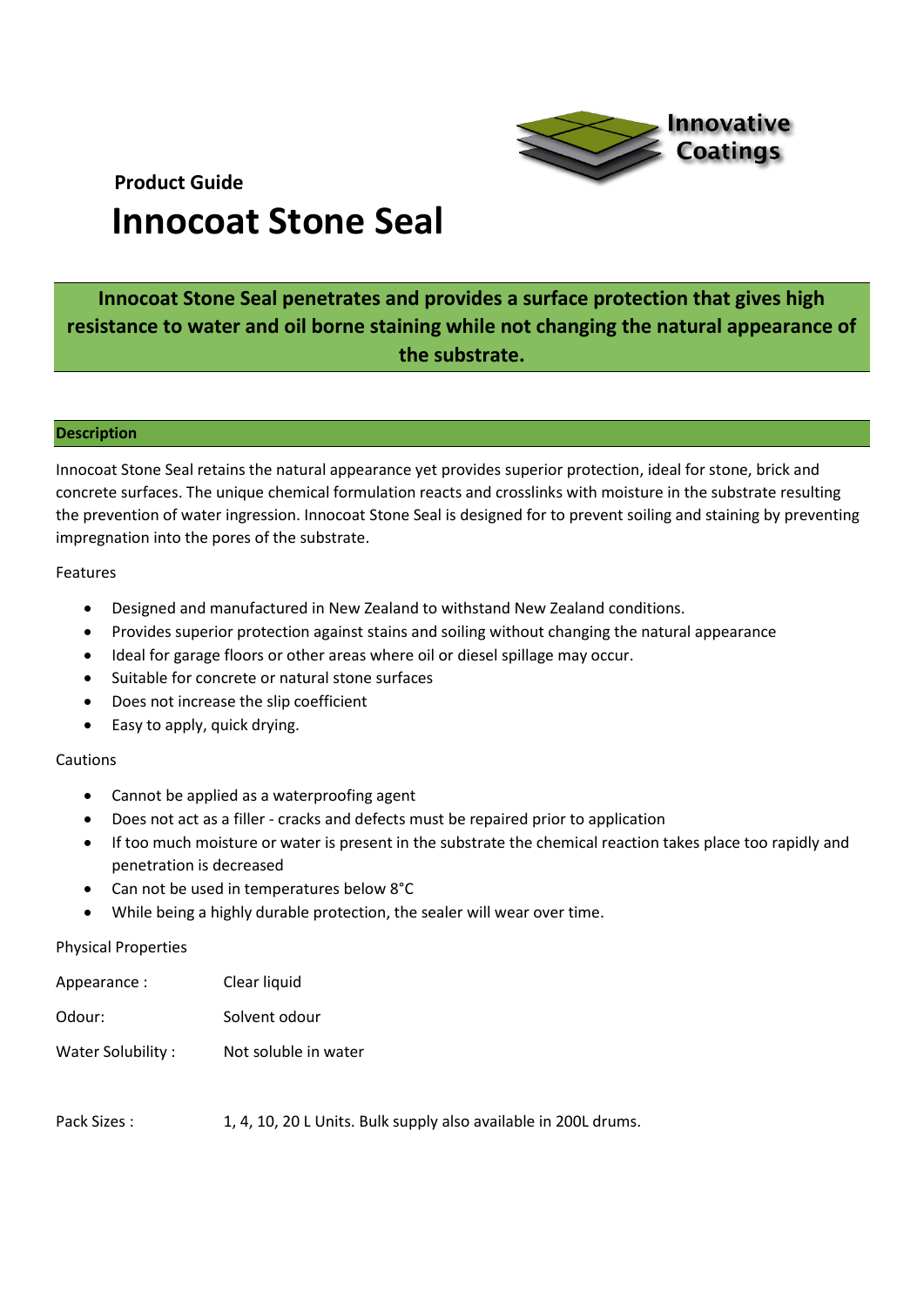

## Precautions

- Do not seal any concrete less than 28 days old
- Do not apply to any surface that has previously been treated with another product, ie other sealers, curing compounds, etc
- Do not seal concrete if the concrete temperature is below 8°C or above 30°C
- Do not apply in the hottest part of the day or in high humidity
- Any cracks, pitting or pinholes must be treated prior to application
- Any spills must be cleaned up immediately to avoid staining

#### Preparation

It is recommended that a test area is undertaken before application to ensure the sealer adheres correctly to the surface and provides the required finish.

Prior to application it is important to ensure that Innocoat Stone Seal can be applied to the concrete surface. A simple "water test" will quickly show if the surface will accept the coating.

- Drop a small amount of water on the concrete surface.
- If the water darkens (ie penetrates) the concrete within 15 30 seconds the concrete is likely to accept the sealer
- If the water beads on the surface this indicates that the concrete has high surface tension (too dense) and is not suitable for sealing with Innocoat Stone Seal.
- The beading could be due to previous treatments with other sealing compounds or contaminants. These must be removed prior to any sealer application.

Once it is confirmed that Innocoat Stone Seal can be applied prepare the concrete surface as follows;

#### New concrete surfaces :

• Prepare by a light acid etch using Innocoat SyTEtch and waterblast with 2000 p.s.i to remove any laitance.

#### Old concrete surfaces :

Any existing coatings must be removed by grinding, followed by the water test to ensure all remnants have been removed

Any contaminated areas should be treated with the appropriate cleaning agents and pass the water test prior to application of the sealer. When any coatings have been removed and contaminated areas treated, lightly acid etch with Innocoat SyTEtch and rinse thoroughly with fresh water.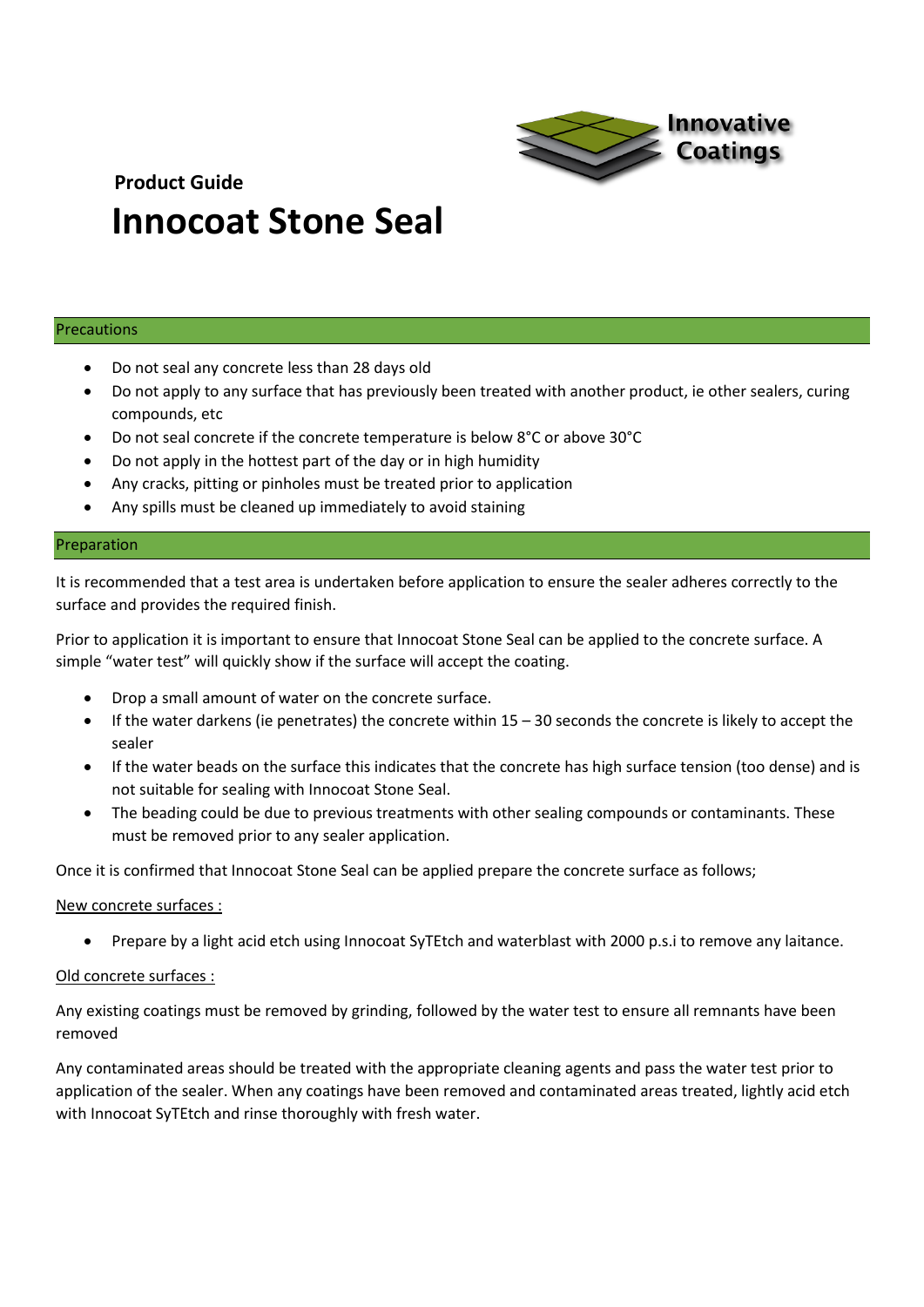

#### Equipment

Innocoat Stone Seal can be applied with any of the following;

Soft bristle broom – recommended for textured surfaces and exposed aggregate concrete

Sprayer – ie airless sprayer. Some garden pump-up sprayers can be used, but the solvent will likely breakdown the seal and gaskets within the sprayer so suitable only for single use.

Roller – Use carefully to ensure even application. Use a solvent proof, 5mm mohair nap or similar

Bucket or paint tray

Safety Equipment – see Personal Protective Equipment section

## Application

New concrete MUST BE FULLY CURED (at least 28 days after pouring) and then prepared as outlined above.

- Apply in thin coats, avoid pooling
- Apply a minimum of 2 coats. Porous or ground concrete may require a third coat to form an even surface coating
- Drying time between coats is 1 2 hours after application.
- Allow 24 hours curing time before use.

## **Coverage**

• approx.  $7 - 14$  m<sup>2</sup>/L depending on porosity of the surface

Clean-Up All equipment can be cleaned with Innocoat Stone Solvent Clean.

| <b>Storage and Handling</b> |                                                                                                  |  |
|-----------------------------|--------------------------------------------------------------------------------------------------|--|
| Handling:                   | Suitable protective clothing must be worn - Refer Personal Protective Equipment section          |  |
| Storage:                    | Store in cool, dry, well ventilated place in original container. Store out of reach of children. |  |
|                             | Store away from direct sunlight, oxidizing agents, acids, detergents and foodstuffs.             |  |
|                             | Keep away from naked flames and other heat sources.                                              |  |
|                             | Ensure container is sealed when not in use and is checked regularly for leaks or spills.         |  |
|                             | Do not allow vapours to collect in enclosed spaces.                                              |  |
|                             | Innocoat Stone Seal can be stored once opened for up to 12 months.                               |  |
|                             |                                                                                                  |  |